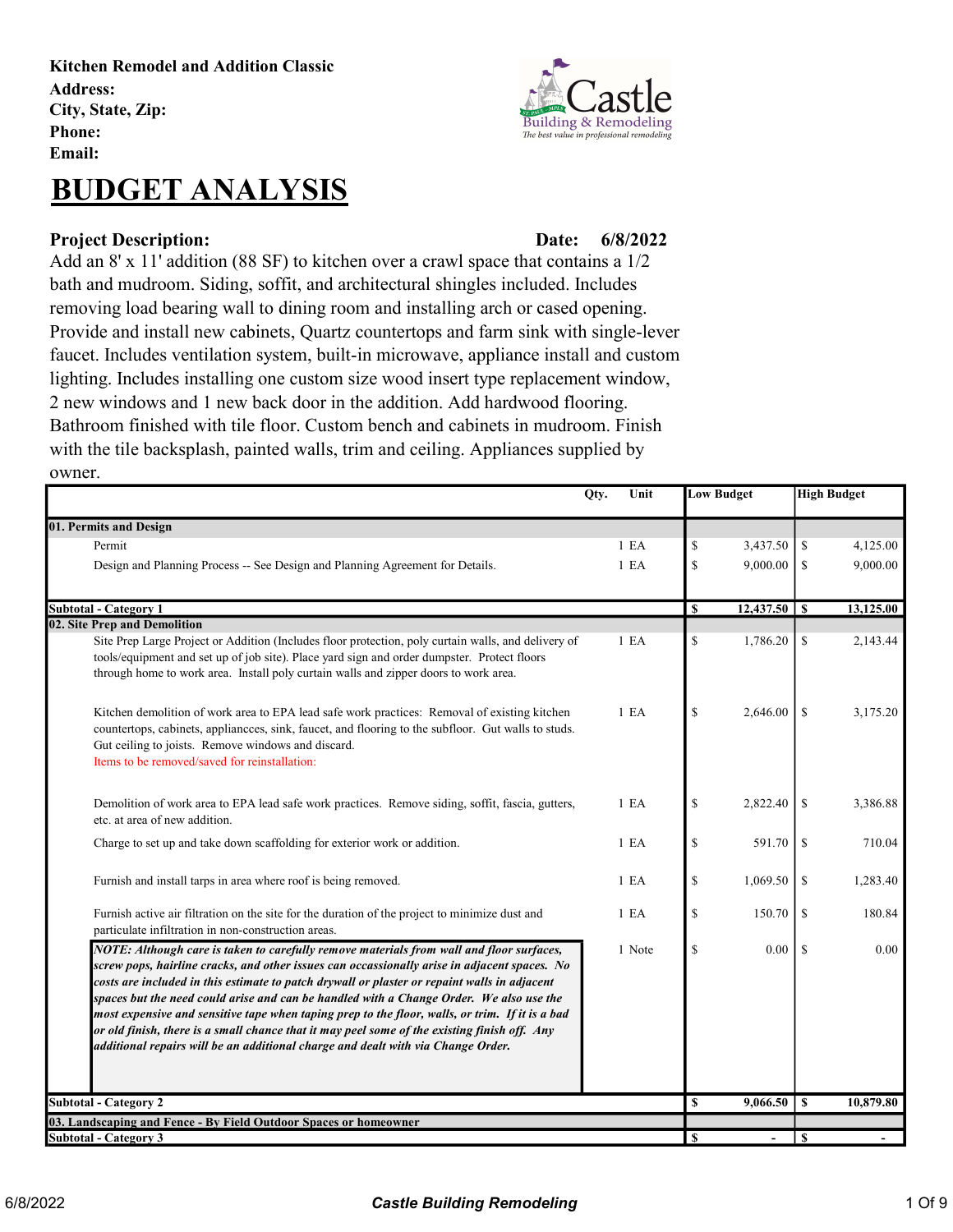| 04. Concrete and Foundation                                                                                                                                                                                          |                  |    |                |               |                          |
|----------------------------------------------------------------------------------------------------------------------------------------------------------------------------------------------------------------------|------------------|----|----------------|---------------|--------------------------|
| Excavation for crawl space foundation. Assumes 42" deep.                                                                                                                                                             | 108 SF           | \$ | 3,645.00       | \$            | 4,374.00                 |
| 20" X 8" strip Footings w/ (2) - #4 rebar continuous                                                                                                                                                                 | 30 LF            | \$ | 2,062.50       | <sup>\$</sup> | 2,475.00                 |
| Block Walls - 12" block at 42" frost depth and 4 courses above grade. Includes core fills,<br>exterior waterproofing and rigid foam on the exterior. *** Amy Check price                                             | 30 LF            | \$ | 3,075.00       | <sup>\$</sup> | 3,690.00                 |
| Drain tile and Sump Basket for new crawl space OR full basement walls. Includes new drain<br>tile and sump basket.                                                                                                   | 30 LF            | \$ | 1,033.13       | \$            | 1,239.75                 |
| Cut foundation for doorway                                                                                                                                                                                           | 1 E A            | S  | 1,000.00       | \$            | 1,200.00                 |
| Cut foundation for window opening                                                                                                                                                                                    | 1 E A            | \$ | 312.50         | S             | 375.00                   |
| Flat concrete work. 4" slab. Basement or Crawl Space.                                                                                                                                                                | 120 SF           | \$ | 2,850.00       | <sup>\$</sup> | 3,420.00                 |
| Flat concrete work. 4" slab. Patio / Driveway / Sidewalk                                                                                                                                                             | 120 SF           | \$ | 2,850.00       | <sup>\$</sup> | 3,420.00                 |
| <b>Subtotal - Category 4</b>                                                                                                                                                                                         |                  | S  |                |               | 20,193.75                |
| 05. Masonry                                                                                                                                                                                                          |                  |    |                |               |                          |
| <b>Subtotal - Category 5</b>                                                                                                                                                                                         |                  | S  | $\blacksquare$ | <sup>\$</sup> | $\overline{\phantom{a}}$ |
| 06. Framing<br>Basic interior wall framing: Flatten walls and ceiling, fur out as needed, furnish and install<br>backers for rock and accessories                                                                    | 1 E A            | \$ | 1,536.20       | <sup>\$</sup> | 1,843.44                 |
| Exterior wall framing. Includes 1/2" OSB sheathing. (materials and labor)                                                                                                                                            | 30 LF            | \$ | 2,166.75       | \$            | 2,600.10                 |
| Addition floor framing OR flat roof framing. Includes 3/4" tongue and groove plywood subfloor                                                                                                                        | 108 SF           | \$ | 2,941.60       | \$            | 3,529.92                 |
| Remove LOAD BEARING wall and frame a new opening. Includes new headers for the support<br>of the weight above.                                                                                                       | 1 E <sub>A</sub> | \$ | 1,896.60       | \$            | 2,275.92                 |
| Frame a gable roof. Includes 1/2" OSB, "H" clips @ 24" O.C. - stick framed (materials and<br>labor)                                                                                                                  | 50 SF            | \$ | 1,483.05       | \$            | 1,779.66                 |
| Frame a roof with truss construction. Includes 1/2" OSB, "H" clips @ 24" O.C. - (materials and<br>labor)                                                                                                             | 108 SF           | \$ | 2,661.82       | \$            | 3,194.19                 |
| Exterior Landing Framing: Frame landing with treated 2X8, 16" O.C. Includes install of<br>ledger board, rim joist, and header. Includes all needed mechanical fasteners (hangers, etc.)<br>DOES NOT include decking. | 12 SF            | \$ | 492.44         | \$            | 590.93                   |
| Deck Stairs: Frame deck stairs with treated 2X12 stair jacks, 12" O.C See Category 10<br>Includes all needed mechanical fasteners (hangers, etc.) DOES NOT include decking or<br>risers.                             | 12 LF            | \$ | 459.60         | <sup>\$</sup> | 551.52                   |
| <b>Subtotal - Category 6</b>                                                                                                                                                                                         |                  | \$ | 13,638.06      | \$            | 16,365.67                |
| 09. Roofing, Flashing, Gutters                                                                                                                                                                                       |                  |    |                |               |                          |
| Roofing - Furnish and install asphalt shingles. Install only. (for additions and new roofs)<br>Shingle manufacturer:<br>Shingle type:                                                                                | 300 SF           | \$ | 2,437.50       | -S            | 2,925.00                 |
| Option: Furnish and install leaf free gutters and 3x4 downspouts.<br>Color:                                                                                                                                          | 80 LF            | \$ | 2,200.00       | -S            | 2,640.00                 |
| <b>Subtotal - Category 9</b>                                                                                                                                                                                         |                  | \$ | 4,637.50       | S             | 5,565.00                 |
| 10. Exterior Trim, Porches and Decks                                                                                                                                                                                 |                  |    |                |               |                          |
| Decking - 5/4" X 6", Kiln dried, Cedar tone Treated decking with cedar colored top mount<br>screws;                                                                                                                  | 24 SF            | \$ | 566.35         | \$            | 679.62                   |
| Skirting/stair riser - Kiln dried, Cedar tone Treated 1X10 skirting around the perimeter of the<br>framing and stair risers.                                                                                         | 20 LF            | \$ | 469.74         | \$            | 563.69                   |
| Railing - Cedar tone treated - Includes: 4X4 newel posts, vertical 2X4 top and bottom supports<br>with a $5/4$ X 6 top cap and aluminum spindles.<br>1/2" Spindle shape:                                             | 8 LF             | \$ | 727.80         | \$            | 873.36                   |
| Spindle finish:                                                                                                                                                                                                      |                  |    |                |               |                          |
| <b>Subtotal - Category 10</b>                                                                                                                                                                                        |                  | S  | 1,763.89       | <sup>\$</sup> | 2,116.67                 |
| 11. Siding, Soffit, and Fascia                                                                                                                                                                                       |                  |    |                |               |                          |
| Demo siding in affected areas                                                                                                                                                                                        | 144 SF           | \$ | $529.20$   \$  |               | 635.04                   |
| Furnish and install 1 layer Tyvek house wrap                                                                                                                                                                         | 342 SF           | \$ | 534.38   \$    |               | 641.25                   |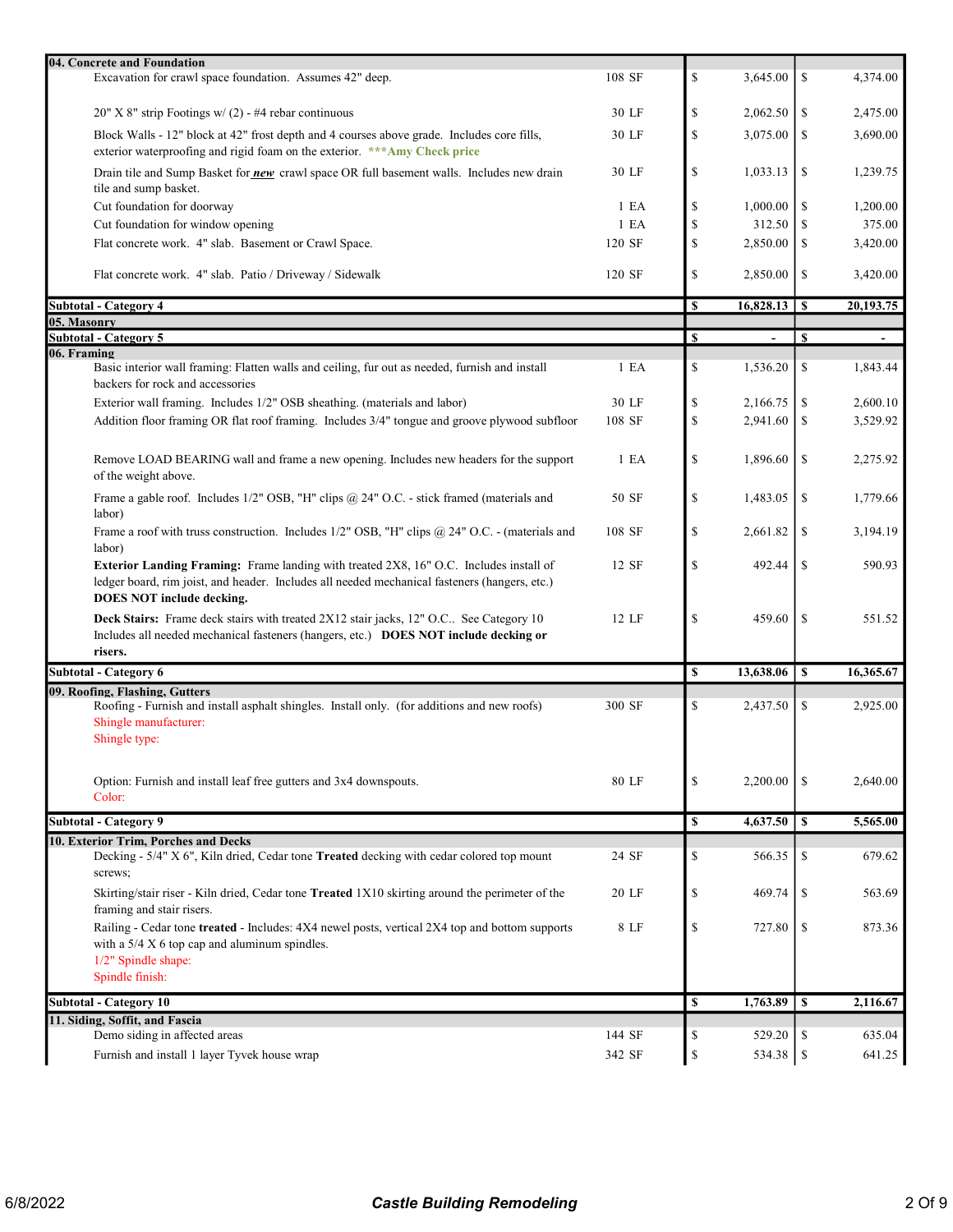| Siding - Hardie fiber cement board siding - ?" lap. Includes 5/4 X ? Corner pieces, and window<br>and door trim.<br>Manufacturer:  | 342 SF | \$               |          |               | 7,182.00 |
|------------------------------------------------------------------------------------------------------------------------------------|--------|------------------|----------|---------------|----------|
| Color:                                                                                                                             |        |                  |          |               |          |
| Trim width:                                                                                                                        |        |                  |          |               |          |
| Lap size:                                                                                                                          |        |                  |          |               |          |
| Soffits - Plywood                                                                                                                  | 38 LF  | \$               | 1,187.50 | \$            | 1,425.00 |
| smooth or bead board                                                                                                               |        |                  |          |               |          |
| <b>Subtotal - Category 11</b>                                                                                                      |        | \$               | 8,236.08 | $\mathbf S$   | 9,883.29 |
| 12. Exterior Doors and Trim                                                                                                        |        |                  |          |               |          |
| Furnish and install new 5' sliding glass clad/wood patio door;                                                                     | 1 E A  | \$               | 5,093.10 | \$            | 6,111.72 |
| Door allowance: \$3,250.00/set<br>Manufacturer:                                                                                    |        |                  |          |               |          |
| Line:                                                                                                                              |        |                  |          |               |          |
| Type:                                                                                                                              |        |                  |          |               |          |
| Exterior material/color:                                                                                                           |        |                  |          |               |          |
| Interior material/color:                                                                                                           |        |                  |          |               |          |
| Glass:                                                                                                                             |        |                  |          |               |          |
| Grids (type, size, pattern, color):                                                                                                |        |                  |          |               |          |
| Interior weather strip color:                                                                                                      |        |                  |          |               |          |
| Sill/threshold color:                                                                                                              |        |                  |          |               |          |
| Hardware style/color:                                                                                                              |        |                  |          |               |          |
| Exterior handle style/color:                                                                                                       |        |                  |          |               |          |
| Interior handle set style/color:                                                                                                   |        |                  |          |               |          |
| Screen surround material/color:                                                                                                    |        |                  |          |               |          |
| Screen color:                                                                                                                      |        |                  |          |               |          |
| Exterior Brickmould profile/material/color/size: if comes with door, if not specify under section<br><b>Subtotal - Category 12</b> |        | \$               | 5,093.10 | \$            | 6,111.72 |
|                                                                                                                                    |        |                  |          |               |          |
| 13. Windows<br>Furnish and install new custom size clad/wood pocket insert window;                                                 | 2 EA   | \$               | 2,871.00 | \$            | 3,445.20 |
| Window allowance \$900.00/ea.                                                                                                      |        |                  |          |               |          |
| Manufacturer:                                                                                                                      |        |                  |          |               |          |
| Line:                                                                                                                              |        |                  |          |               |          |
| Operation type, size, jamb, tempering, egress notes: see plan/schedule                                                             |        |                  |          |               |          |
| Exterior material /color:                                                                                                          |        |                  |          |               |          |
| Interior material /color:                                                                                                          |        |                  |          |               |          |
| Glass: clear Low E2 w/ Argon is standard- modify if something else desired                                                         |        |                  |          |               |          |
| Grids (type, size, pattern, color):                                                                                                |        |                  |          |               |          |
| Interior weather Strip color: ???                                                                                                  |        |                  |          |               |          |
| Hardware type/color:                                                                                                               |        |                  |          |               |          |
| WOCD: Y or N (and specifiy color, if diff. from hardware)                                                                          |        |                  |          |               |          |
| Screen surround material/color:                                                                                                    |        |                  |          |               |          |
| Screen color:<br>Stop description:                                                                                                 |        |                  |          |               |          |
|                                                                                                                                    |        |                  |          |               |          |
| Furnish and install new clad/wood full frame window;<br>Window allowance \$950.00/ea.                                              | 2 EA   | $\mathcal{S}$    | 3,161.70 | <sup>\$</sup> | 3,794.04 |
| Manufacturer:                                                                                                                      |        |                  |          |               |          |
| Line:                                                                                                                              |        |                  |          |               |          |
| Operation type, size, jamb, tempering, egress notes: see plan/schedule                                                             |        |                  |          |               |          |
| Exterior material /color:                                                                                                          |        |                  |          |               |          |
| Interior material /color:                                                                                                          |        |                  |          |               |          |
| Glass: clear Low E2 w/ Argon is standard- modify if something else desired                                                         |        |                  |          |               |          |
| Grids (type, size, pattern, color):                                                                                                |        |                  |          |               |          |
| Interior weather Strip color: ???                                                                                                  |        |                  |          |               |          |
| Hardware type/color:                                                                                                               |        |                  |          |               |          |
| WOCD: Y or N (and specifiy color, if diff. from hardware)                                                                          |        |                  |          |               |          |
| Screen surround material/color:                                                                                                    |        |                  |          |               |          |
| Screen color:                                                                                                                      |        |                  |          |               |          |
| Exterior Brickmould profile/material/color/size: if comes with window, if not specify under                                        |        |                  |          |               |          |
| Window install material (flashing, caulk, shims, etc.)                                                                             | 4 EA   | \$               | 250.00   | S             | 300.00   |
|                                                                                                                                    |        |                  |          |               |          |
| <b>Subtotal - Category 13</b>                                                                                                      |        | $\boldsymbol{s}$ | 6,282.70 | $\mathbf{s}$  | 7,539.24 |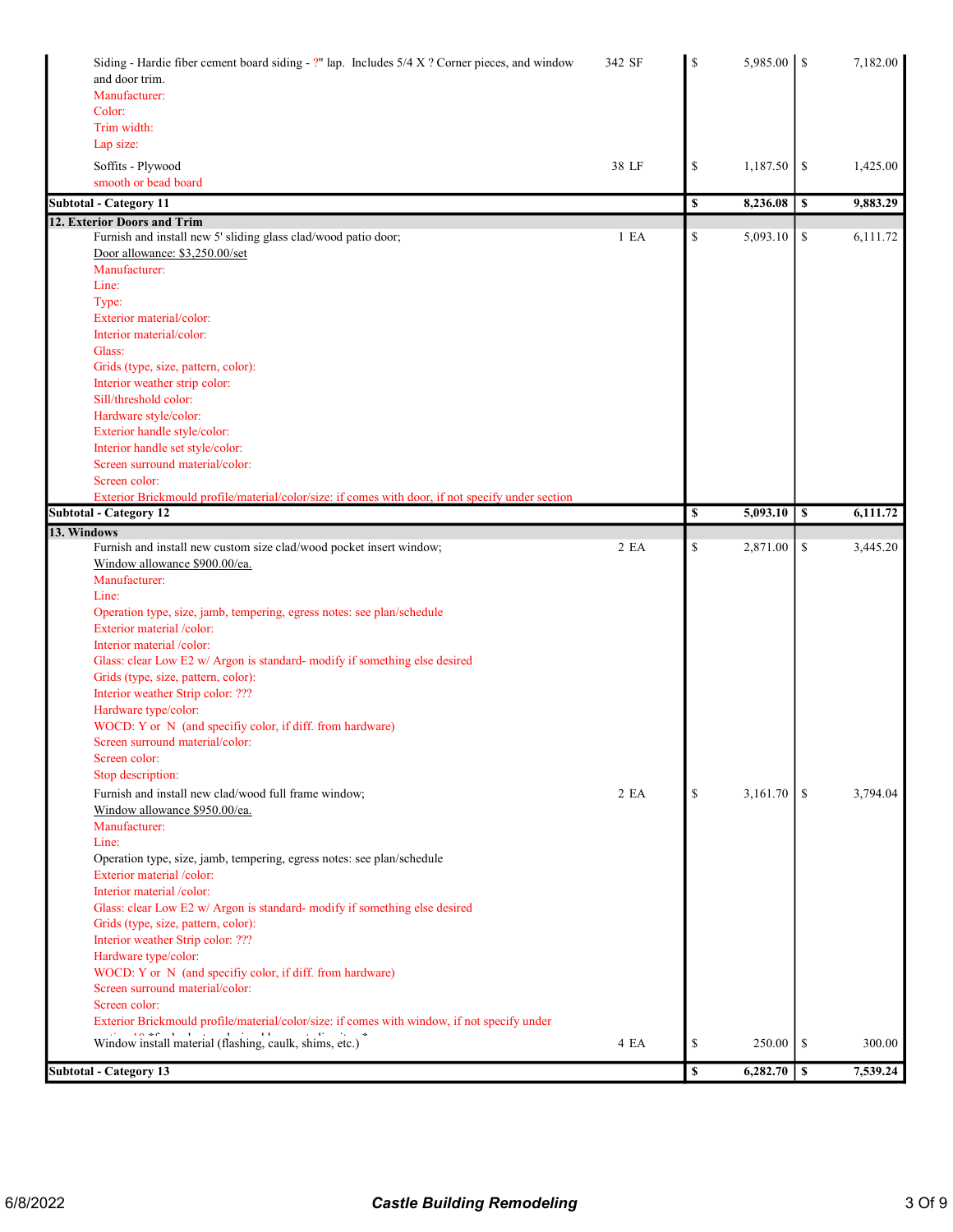| 14. Plumbing                                                                                                                                                                                                                                                                                                                                                                                                                                                                                             |                  |              |          |               |          |
|----------------------------------------------------------------------------------------------------------------------------------------------------------------------------------------------------------------------------------------------------------------------------------------------------------------------------------------------------------------------------------------------------------------------------------------------------------------------------------------------------------|------------------|--------------|----------|---------------|----------|
| NOTE TO CLIENTS: During kitchen and bathroom remodels, the pipes (drains and<br>galvanized water lines) sit for extended periods of time with no water going through them.<br>The build up on the inside of the pipes dries up and sometimes can come free and clog either<br>a drain or water line, once the water is turned back on at the end of the project. There is no<br>money included to unclog a pipe if this happens and additional charges will occur.                                       | 1 Note           | \$           | 0.00     | <sup>\$</sup> | 0.00     |
| <b>General Plumbing Note:</b> Any new waste or supply lines will be plastic, not copper or                                                                                                                                                                                                                                                                                                                                                                                                               |                  |              |          |               |          |
| galvanized.<br>Plumbing permit                                                                                                                                                                                                                                                                                                                                                                                                                                                                           | 1 E A            | \$           | 343.75   | S             | 412.50   |
| Furnish and install kitchen sink;                                                                                                                                                                                                                                                                                                                                                                                                                                                                        | 1 E A            | $\mathbb{S}$ | 1,431.25 | \$            | 1,717.50 |
| Sink allowance \$600.00/ea.<br>Manufacturer:<br>Model $#$ :<br>Finish:                                                                                                                                                                                                                                                                                                                                                                                                                                   |                  |              |          |               |          |
| Furnish and install kitchen faucet;<br>Sink faucet allowance \$350.00/ea.<br>Manufacturer:                                                                                                                                                                                                                                                                                                                                                                                                               | 1 E A            | \$           | 881.00   | \$            | 1,057.20 |
| Model $#$ :<br>Finish:                                                                                                                                                                                                                                                                                                                                                                                                                                                                                   |                  |              |          |               |          |
| Install new or re-install existing dishwasher.<br>Model #:                                                                                                                                                                                                                                                                                                                                                                                                                                               | 1 E A            | \$           | 325.00   | -S            | 390.00   |
| Furnish and install new water line to the refrigerator                                                                                                                                                                                                                                                                                                                                                                                                                                                   | 1 EA             | \$           | 437.50   | \$            | 525.00   |
| Furnish and install Insinkerator Evolution Compact 3/4 hp garbage disposal.<br>Location: Single hole, left side, or right side                                                                                                                                                                                                                                                                                                                                                                           | 1 E A            | $\mathbb{S}$ | 425.00   | \$            | 510.00   |
| Re-plumb kitchen and move rough-in locations                                                                                                                                                                                                                                                                                                                                                                                                                                                             | 1 E <sub>A</sub> | \$           | 1,876.76 | \$            | 2,252.12 |
| Furnish and install new gas line to the range or relocate existing gas line                                                                                                                                                                                                                                                                                                                                                                                                                              | 1 E A            | \$           | 562.50   | \$            | 675.00   |
| <b>Subtotal - Category 14</b>                                                                                                                                                                                                                                                                                                                                                                                                                                                                            |                  | \$           | 6,282.76 | $\mathbf{s}$  | 7,539.32 |
| <b>15. HVAC</b><br>Mechanical permit                                                                                                                                                                                                                                                                                                                                                                                                                                                                     | 1 E A            | \$           | 312.50   | \$            | 375.00   |
| Relocate supply air or return air vent                                                                                                                                                                                                                                                                                                                                                                                                                                                                   | 3 EA             | \$           | 1,650.00 | \$            | 1,980.00 |
| Vent kitchen hood up to 300 CFM and do final hook up.<br>Manufacturer:                                                                                                                                                                                                                                                                                                                                                                                                                                   | 1 E A            | $\mathbb{S}$ | 1,375.00 | \$            | 1,650.00 |
| Model #:<br>Finish:                                                                                                                                                                                                                                                                                                                                                                                                                                                                                      |                  |              |          |               |          |
| Subtotal - Category 15                                                                                                                                                                                                                                                                                                                                                                                                                                                                                   |                  | \$           | 3,337.50 | <sup>\$</sup> | 4,005.00 |
| 16. Electrical                                                                                                                                                                                                                                                                                                                                                                                                                                                                                           |                  |              |          |               |          |
| <b>Electrical Permit</b>                                                                                                                                                                                                                                                                                                                                                                                                                                                                                 | 1 E A            | \$           | 231.25   | \$            | 277.50   |
| Specify device color:<br>White, light almond, or ivory are standard. PICK ONE<br>Specify switch style<br>Pole or Decora. PICK ONE                                                                                                                                                                                                                                                                                                                                                                        | 1 E <sub>A</sub> | $\mathbf S$  | 0.00     | \$            | 0.00     |
| NOTE: Battery operated smoke detector and CO by homeowner. Will all need to be<br>functional and placed per code. Code requires each floor have one smoke detector. In<br>addition, any bedroom needs a smoke detector. Also there must be a carbon monoxide<br>detector within 10 feet of each bedroom. **If the rest of the home does not meet the above<br>code, homeowner will be responsible to update or if homeowner prefers, Castle will perform<br>updates and a change order will be issued**" | 1 Note           | \$           | 0.00     | -S            | 0.00     |
| NOTE: No wiring for security, doorbell, TV, speakers or phone is included in pricing. If<br>any low voltage wires are found in a wall being opened up, additional costs to re-route them<br>will occur.                                                                                                                                                                                                                                                                                                  | 1 Note           | \$           | 0.00     | -S            | 0.00     |
| CBR furnish and elec install wall sconces on sides of door;<br>Fixture allowance \$150.00/set<br>Manufacturer:<br>Model #:                                                                                                                                                                                                                                                                                                                                                                               | 1 E A            | \$           | 477.50   | -S            | 573.00   |
| Finish:<br>CBR furnish and elec install light fixture;<br>Fixture allowance \$150.00/ea.<br>Manufacturer:<br>Model #:<br>Finish:                                                                                                                                                                                                                                                                                                                                                                         | 3 EA             | S            | 1,020.00 | \$.           | 1,224.00 |
|                                                                                                                                                                                                                                                                                                                                                                                                                                                                                                          |                  |              |          |               |          |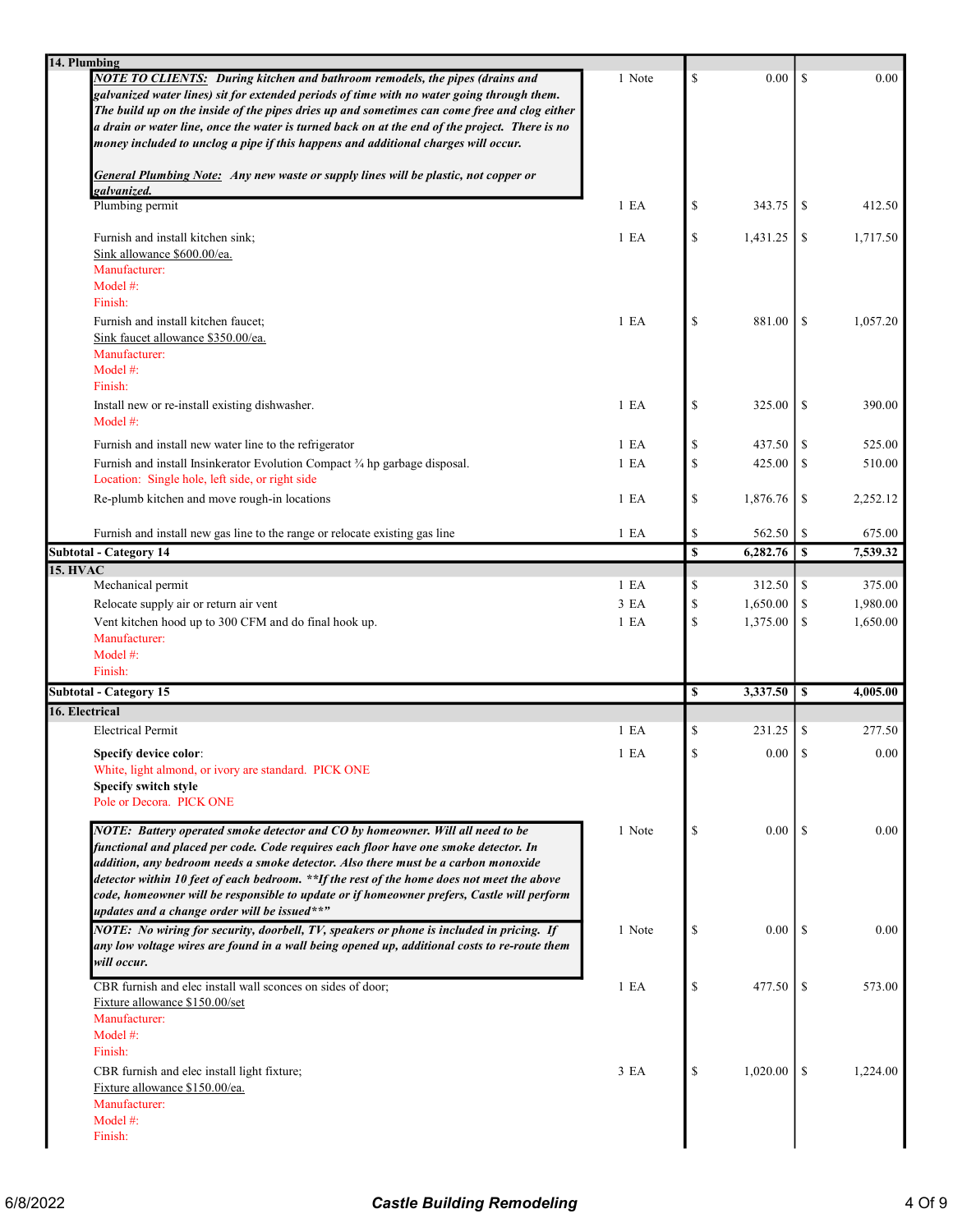| NOTE: For all home owner provided fixtures, there may be additional install costs for more<br>complicated fixtures. ALL light fixtures must be specified prior to contract signing and be<br>UL listed to pass inspection. All material issues related to materials supplied by owner are<br>the responsibility of the owner to resolve. Extra trade partner trip charges may apply for<br>return visits if material issues can not be resolved in timely manner. | 1 Note           | \$            |           |               | $0.00\,$  |
|-------------------------------------------------------------------------------------------------------------------------------------------------------------------------------------------------------------------------------------------------------------------------------------------------------------------------------------------------------------------------------------------------------------------------------------------------------------------|------------------|---------------|-----------|---------------|-----------|
| Large Kitchen: Kitchen price for electrical; includes demo and rewiring of space to code,<br>under cabinet lights                                                                                                                                                                                                                                                                                                                                                 | 1 E A            | \$            | 10,250.00 | \$            | 12,300.00 |
| Relocate electrical service mast                                                                                                                                                                                                                                                                                                                                                                                                                                  | 1 E <sub>A</sub> | \$            | 1,875.00  | \$            | 2,250.00  |
| Furnish and install new electric sub-panel                                                                                                                                                                                                                                                                                                                                                                                                                        | 1 E A            | $\mathbb{S}$  | 875.00    | \$            | 1,050.00  |
| <b>Subtotal - Category 16</b>                                                                                                                                                                                                                                                                                                                                                                                                                                     |                  | \$            | 14,728.75 | \$            | 17,674.50 |
| 17. Insulation                                                                                                                                                                                                                                                                                                                                                                                                                                                    |                  |               |           |               |           |
| R-49 Blown fiberglass insulation with poly in the new attic rafters                                                                                                                                                                                                                                                                                                                                                                                               | 108 SF           | \$            | 405.00    | \$            | 486.00    |
| R-19 Insulation batts with poly                                                                                                                                                                                                                                                                                                                                                                                                                                   | 336 SF           | \$            | 840.00    | \$            | 1,008.00  |
| Rim joists 3" spray foam insulation; Please note - spray foam insulation requires people and pets<br>to vacate the home for 24 hours while the insulation is curing *** Amy- check price                                                                                                                                                                                                                                                                          | 60 LF            | \$            | 1,500.00  | \$            | 1,800.00  |
| <b>Subtotal - Category 17</b>                                                                                                                                                                                                                                                                                                                                                                                                                                     |                  | \$            | 2,745.00  | \$            | 3,294.00  |
| 18. Drywall                                                                                                                                                                                                                                                                                                                                                                                                                                                       |                  |               |           |               |           |
| Furnish and install 5/8" drywall on ceilings with smooth finish                                                                                                                                                                                                                                                                                                                                                                                                   | 354 SF           | \$            | 2,212.50  | \$            | 2,655.00  |
| Furnish and install 1/2" drywall on walls with smooth finish                                                                                                                                                                                                                                                                                                                                                                                                      | 432 SF           | \$            | 2,592.00  | \$            | 3,110.40  |
|                                                                                                                                                                                                                                                                                                                                                                                                                                                                   |                  | $\mathbb{S}$  |           |               |           |
| Drywall or plaster patch                                                                                                                                                                                                                                                                                                                                                                                                                                          | 3 EA             |               | 1,125.00  | \$            | 1,350.00  |
| Boom/cartage fee                                                                                                                                                                                                                                                                                                                                                                                                                                                  | 1 E A            | $\mathbb{S}$  | 331.25    | \$            | 397.50    |
| <b>Subtotal - Category 18</b>                                                                                                                                                                                                                                                                                                                                                                                                                                     |                  | \$            |           |               | 7,512.90  |
| 19. Tile and Stone<br>Furnish and install tile backsplash;<br>Tile allowance \$4.50/SF                                                                                                                                                                                                                                                                                                                                                                            | 36 SF            | \$            | 2,470.14  | \$            | 2,964.17  |
| Supplier:<br>Spec#/description:<br>Note: This is the field tile. Add bullnose, Schluter, accent tiles, etc. to the lines above.                                                                                                                                                                                                                                                                                                                                   |                  |               |           |               |           |
| Tile edging - (figured per 8' stick)<br>Manufacturer: Schluter<br>Style: Jolly<br>Thickness: to match tile                                                                                                                                                                                                                                                                                                                                                        | 3 EA             | \$            | 166.63    | <sup>\$</sup> | 199.95    |
| Finish: Satin Nickel / Chrome / Painted Included (Others at Upgrade)                                                                                                                                                                                                                                                                                                                                                                                              |                  |               |           |               |           |
| GROUT - 10# Tec Power Grout                                                                                                                                                                                                                                                                                                                                                                                                                                       | 1 E A            | \$            | 34.76     | \$            | 41.72     |
| Color:<br>Stock Material Costs - Denshield, Mud, Self Leveler, Mastic, Thinset, Redguard, Tape, Caulk,<br>Sponges, Silicone, etc. Include on all Tile projects.                                                                                                                                                                                                                                                                                                   | 1 E <sub>A</sub> | \$            | 95.89     | \$            | 115.07    |
|                                                                                                                                                                                                                                                                                                                                                                                                                                                                   |                  |               |           |               |           |
| <b>Subtotal - Category 19</b>                                                                                                                                                                                                                                                                                                                                                                                                                                     |                  | <b>S</b>      | 2,767.42  | S             | 3,320.91  |
| 20. Millwork, Doors, Hardware<br>Base shoe molding                                                                                                                                                                                                                                                                                                                                                                                                                | 30 LF            | \$            | 168.30    | \$            | 201.96    |
| Species:<br>Size:                                                                                                                                                                                                                                                                                                                                                                                                                                                 |                  |               |           |               |           |
| Brand/profile #:                                                                                                                                                                                                                                                                                                                                                                                                                                                  |                  |               |           |               |           |
| Classic base molding - NOTE - Assumes 1X and top cap<br>Species:<br>$1X$ size:                                                                                                                                                                                                                                                                                                                                                                                    | 30 LF            | $\mathcal{S}$ | 659.40    | <sup>\$</sup> | 791.28    |
| Top cap profile and height #:<br>Brand/profile #:                                                                                                                                                                                                                                                                                                                                                                                                                 |                  |               |           |               |           |
| Classic window and door casing - NOTE: Assumes 1X with a backband and a sill and stool on<br>the windows                                                                                                                                                                                                                                                                                                                                                          | 100 LF           | \$            | 1,834.10  | \$            | 2,200.92  |
| Species:<br>Overall size:<br>$1X$ size:                                                                                                                                                                                                                                                                                                                                                                                                                           |                  |               |           |               |           |
| Backband brand/profile#:                                                                                                                                                                                                                                                                                                                                                                                                                                          |                  |               |           |               |           |
| "Picture framed": Y or N<br>Stool detail (thickness/extention) and apron detail (height, profile #):                                                                                                                                                                                                                                                                                                                                                              |                  |               |           |               |           |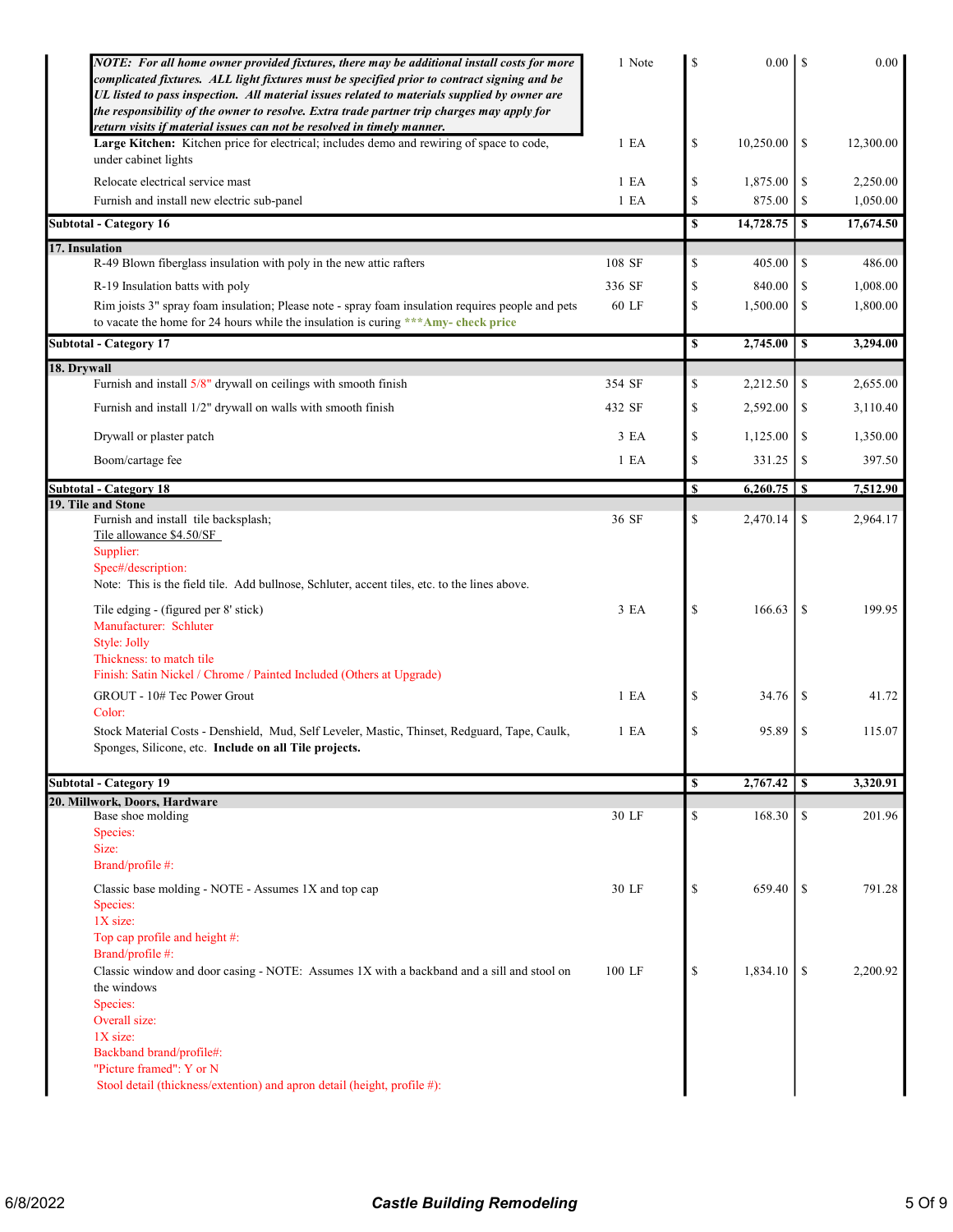| Furnish and install wood jambs to an opening<br>NOTE: The casing for the opening is on the window/door casing line        | 20 LF            | 399.18          |               | 479.02    |
|---------------------------------------------------------------------------------------------------------------------------|------------------|-----------------|---------------|-----------|
|                                                                                                                           |                  |                 |               |           |
| Species:<br>Jamb depth:                                                                                                   |                  |                 |               |           |
| Opening size:                                                                                                             |                  |                 |               |           |
|                                                                                                                           |                  |                 |               |           |
| <b>Subtotal - Category 20</b>                                                                                             |                  | \$<br>3,060.98  | S             | 3,673.18  |
| 21. Cabinetry, Countertops and Appliances                                                                                 |                  |                 |               |           |
| Knobs and pulls will be installed on all cabinet doors and drawers.                                                       | 32 EA            | \$<br>469.34    | \$            | 563.21    |
| Allowance: \$7.00/ea.                                                                                                     |                  |                 |               |           |
| Manufacturer:                                                                                                             |                  |                 |               |           |
| Size:                                                                                                                     |                  |                 |               |           |
| Model $#$ :                                                                                                               |                  |                 |               |           |
| Finish:                                                                                                                   |                  |                 |               |           |
| Meet delivery, unload, and unpack cabinets.                                                                               | 1 E A            | \$<br>264.60    | \$            | 317.52    |
| <b>CABINET SPECS:</b>                                                                                                     | 1 E A            | \$<br>0.00      | <sup>\$</sup> | 0.00      |
| Cabinet Line: Crystal Current or Crystal Keyline                                                                          |                  |                 |               |           |
| Box Type: Frameless, Framed, Inset                                                                                        |                  |                 |               |           |
| Door Construction: MDF or Wood                                                                                            |                  |                 |               |           |
| Door Style:                                                                                                               |                  |                 |               |           |
| Drawer Style: 5 piece or slab                                                                                             |                  |                 |               |           |
| Drawer box construction: Interior material: select one- natural melamine on particle board                                |                  |                 |               |           |
| substrate standard or natural basswood veneer on plywood substrate upgrade, white melamine on                             |                  |                 |               |           |
| particle board substrate option for current frameless, or all plywood green core box with natural                         |                  |                 |               |           |
| maple veneer if keyline; finished interiors of any cabinets would be noted on plans.                                      |                  |                 |               |           |
| <b>Wood Species:</b>                                                                                                      |                  |                 |               |           |
| Finish: paint or stain                                                                                                    |                  |                 |               |           |
| Color:                                                                                                                    |                  |                 |               |           |
| Sheen:                                                                                                                    |                  |                 |               |           |
| Specialties: (distressing, highlights, etc.)                                                                              |                  |                 |               |           |
| Crown:                                                                                                                    |                  |                 |               |           |
| Shoe: Yes                                                                                                                 |                  |                 |               |           |
| Finished end: Furniture groove finished end (standard) or optional upgrade to flush finished                              |                  |                 |               |           |
| Any applied doors or end panels to sides or backs of cabinets will be noted on plans. If not on<br>drawing, not included. |                  |                 |               |           |
| Any accessories will be noted on plan. If accessory provided by Castle and not Cabinet                                    |                  |                 |               |           |
| Crystal - Keyline line: Furnish and install base cabinets -stained or painted wood                                        | 24 LF            | \$<br>12,576.00 | \$            | 15,091.20 |
| Crystal - Keyline line: Furnish and install upper cabinets - stained or painted wood                                      | 20 LF            | \$<br>9,264.00  | -S            | 11,116.80 |
| Crystal - Keyline line: Furnish and install pantry/linen cabinets - stained or painted wood                               | 4 LF             | \$<br>5,342.40  | \$            | 6,410.88  |
|                                                                                                                           |                  |                 |               |           |
| Cambria quartz countertops will be installed.                                                                             | 52 SF            | \$              |               | 9,360.00  |
| Color:                                                                                                                    |                  |                 |               |           |
| Edge profile:<br>Thickness:                                                                                               |                  |                 |               |           |
|                                                                                                                           |                  |                 |               |           |
| Undermount sink (Y or N):                                                                                                 |                  |                 |               |           |
| <b>APPLIANCES:</b>                                                                                                        | 1 Note           | \$<br>$0.00\,$  | -S            | 0.00      |
| NOTE: Client to communicate with appliance supplier regarding delivery of appliances they                                 |                  |                 |               |           |
| purchased and arrange to meet/receive delivery themselves. The project manager will be in                                 |                  |                 |               |           |
| communication with client regarding that timing.                                                                          |                  |                 |               |           |
| Microwave Non-vented: CBR to install non-vented microwaves.                                                               | 1 E <sub>A</sub> | \$<br>176.40    | \$            | 211.68    |
| Make/model #:                                                                                                             |                  |                 |               |           |
| Dimensions:                                                                                                               |                  |                 |               |           |
|                                                                                                                           |                  |                 |               |           |
| Freestanding Hood Vented: CBR and HVAC to assemble/install hood. Venting to exterior by                                   | 1 E <sub>A</sub> | \$<br>365.30    | \$            | 438.36    |
| HVAC Trade Partner. HVAC to do final hook-ups to venting.                                                                 |                  |                 |               |           |
| Make/model #:                                                                                                             |                  |                 |               |           |
| Dimensions:                                                                                                               |                  |                 |               |           |
|                                                                                                                           |                  |                 |               |           |
|                                                                                                                           |                  |                 |               |           |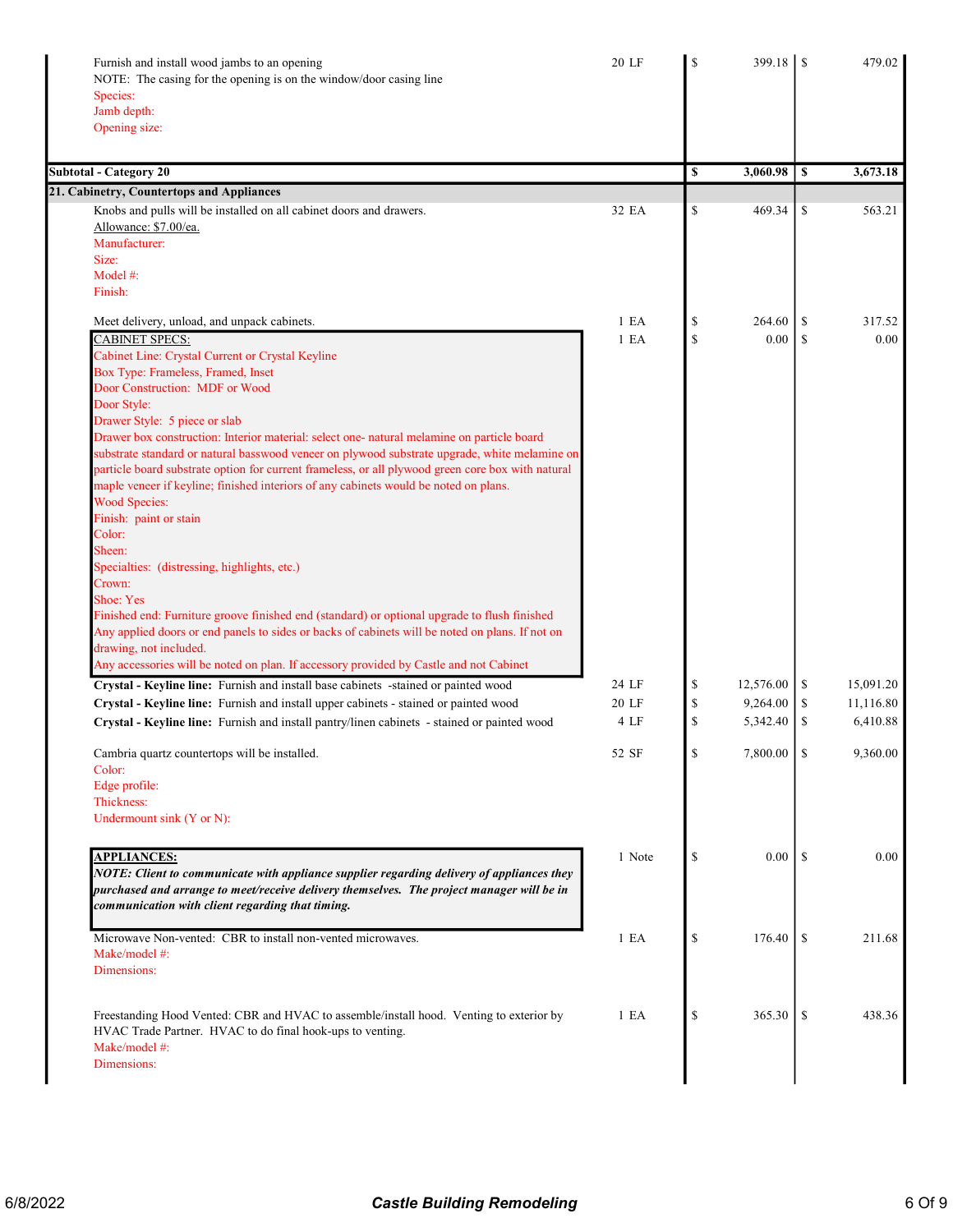| Refrigerator - Water: CBR to install and level a fridge with water. Plumber to pull out leveled<br>fridge and do final water hook-up.<br>Make/model #:<br>Dimensions:                                                                                                                                                 | 1 E A  | \$ | 332.65   | <sup>\$</sup> | 399.18                   |
|-----------------------------------------------------------------------------------------------------------------------------------------------------------------------------------------------------------------------------------------------------------------------------------------------------------------------|--------|----|----------|---------------|--------------------------|
| Range: Dual fuel free standing: Electrician to install plug (if needed). Plumber to move to hole,<br>do gas hook-up, install, level, and install anti tip range.<br>Make/model #:<br>Dimensions:                                                                                                                      | 1 E A  | \$ | 268.75   | \$            | 322.50                   |
| <b>Subtotal - Category 21</b>                                                                                                                                                                                                                                                                                         |        | S  |          |               | 44,231.33                |
| 22. Specialties                                                                                                                                                                                                                                                                                                       |        |    |          |               |                          |
| <b>Subtotal - Category 22</b>                                                                                                                                                                                                                                                                                         |        | \$ | L,       | \$            | $\overline{\phantom{a}}$ |
| 23. Flooring<br>Furnish and install custom wood thresholds (stained and finished to match).<br><b>Wood Species:</b>                                                                                                                                                                                                   | 3 EA   | \$ | 772.95   | \$            | 927.54                   |
| Install and finish 3/4" solid hardwood floors.                                                                                                                                                                                                                                                                        | 252 SF | \$ | 4,444.65 | \$            | 5,333.58                 |
| Species: Oak                                                                                                                                                                                                                                                                                                          |        |    |          |               |                          |
| Grade: Select                                                                                                                                                                                                                                                                                                         |        |    |          |               |                          |
| Plank width: 1 1/2"                                                                                                                                                                                                                                                                                                   |        |    |          |               |                          |
| <b>Finish: Natural</b><br>Sheen: Satin                                                                                                                                                                                                                                                                                |        |    |          |               |                          |
| Flush vents 4x12 will be installed                                                                                                                                                                                                                                                                                    | 3 EA   | \$ | 262.50   | \$            | 315.00                   |
| <b>Subtotal - Category 23</b>                                                                                                                                                                                                                                                                                         |        | \$ | 5,480.10 | \$            | 6,576.12                 |
| 24. Painting and Decorating                                                                                                                                                                                                                                                                                           |        |    |          |               |                          |
| Prime and painting ceilings using low VOC Paint.                                                                                                                                                                                                                                                                      | 324 SF | \$ | 810.00   | \$            | 972.00                   |
| <b>COLOR:</b> Standard flat ceiling white                                                                                                                                                                                                                                                                             |        |    |          |               |                          |
| Prime and paint walls using low VOC Paint.                                                                                                                                                                                                                                                                            | 432 SF | \$ | 1,080.00 | \$            | 1,296.00                 |
| Manufacturer:                                                                                                                                                                                                                                                                                                         |        |    |          |               |                          |
| Color name and #:                                                                                                                                                                                                                                                                                                     |        |    |          |               |                          |
| Sheen:                                                                                                                                                                                                                                                                                                                |        |    |          |               |                          |
| Priming and painting of base molding and/or casing. NOTE: Our standard is low VOC for<br>woodwork, although may not be able to use low VOC primer due to existing stain/wood<br>condition- tbd. Will use low VOC primer when able.<br>Manufacturer:<br>Color name and #:<br>Sheen: (satin is standard)                | 150 LF | \$ | 656.25   | \$            | 787.50                   |
| Finishing of an EXTERIOR door both sides. Includes the jamb of the unit. NOTE: Our<br>standard is low VOC for woodwork, although may not be able to use low VOC primer due to                                                                                                                                         | 1 E A  | \$ | 250.00   | \$            | 300.00                   |
| existing stain/wood condition- tbd. Will use low VOC primer when able.<br>Manufacturer:<br>Color name and #:<br>Sheen: (satin is standard)                                                                                                                                                                            |        |    |          |               |                          |
| Priming and painting on interior side of window, <b>one side</b> . NOTE: Our standard is low VOC<br>for woodwork, although may not be able to use low VOC primer due to existing stain/wood<br>condition- tbd. Will use low VOC primer when able.<br>Manufacturer:<br>Color name and #:<br>Sheen: (satin is standard) | 4 EA   | \$ | 1,125.00 | \$            | 1,350.00                 |
|                                                                                                                                                                                                                                                                                                                       |        |    |          |               |                          |
| Sub paint or stain match-per                                                                                                                                                                                                                                                                                          | 1 E A  | S  | 62.50    |               | 75.00                    |
| NOTE: Please note that when the homeowner is doing the painting, they are responsible for<br>caulking, filling nail holes, and repairing minor wall and ceiling dings. There will need to<br>be a few rounds of touch-ups, due to the nature of construction, and that falls under the<br>scope of the painter.       | 1 Note | \$ | 0.00     | S             | 0.00                     |
|                                                                                                                                                                                                                                                                                                                       |        |    |          |               |                          |
| <b>Subtotal - Category 24</b>                                                                                                                                                                                                                                                                                         |        | S  |          |               | 4,780.50                 |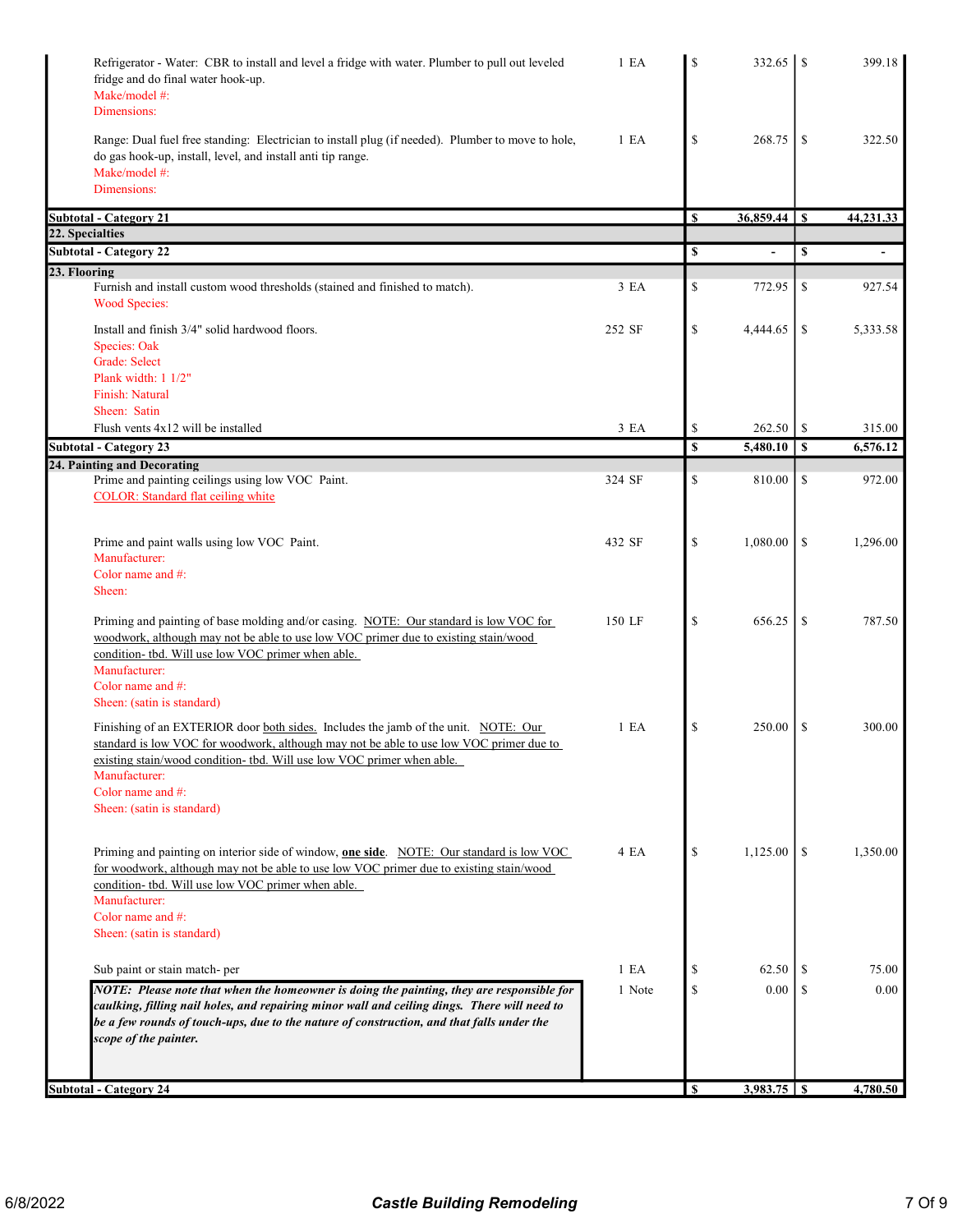| 25. Clean Up and Debris Removal                                                                                    |                  |               |              |               |              |
|--------------------------------------------------------------------------------------------------------------------|------------------|---------------|--------------|---------------|--------------|
| Disposal and clean-up - remove all site prep, wipe down and broom sweep area. Haul all extra                       | $1$ EA           | $\mathbf S$   | 900.70       | <sup>\$</sup> | 1,080.84     |
| material off site.                                                                                                 |                  |               |              |               |              |
|                                                                                                                    |                  |               |              |               |              |
| St. Paul Daily street use permit for dumpster - Charged per day. Day $1-30 = $8/day$ . Days $31-$                  | 98 Day           | $\mathbf S$   | 784.00       | <sup>\$</sup> | 784.00       |
| $120 = $10/day$ . Weekends count too. If dumpster can be placed on driveway or lawn this can                       |                  |               |              |               |              |
| cost can be saved.                                                                                                 |                  |               |              |               |              |
| NOTE: If the dumpster is required to be moved for plowing or street cleaning, there will be                        |                  |               |              |               |              |
| additional charges for moving it and replacing it after the street work is complete.                               |                  |               |              |               |              |
|                                                                                                                    |                  |               |              |               |              |
| ADD number of days, dumpster is estimated to be needed over 30 days                                                | 68 DAYS          | $\mathbf S$   | 476.00       | <sup>\$</sup> | 476.00       |
|                                                                                                                    |                  |               |              |               |              |
| <b>DUMPSTER NOTE:</b> If the dumpster is placed on the street, and the city calls a snow                           | 0 E <sub>A</sub> | $\mathbf S$   | 0.00         | <sup>\$</sup> | 0.00         |
| emergency or street cleaning, there will be an additional \$200 charge per move or violation via a                 |                  |               |              |               |              |
| change order. Sometimes it will get moved, sometimes it will just get fined. The charge is the<br>same either way. |                  |               |              |               |              |
|                                                                                                                    |                  |               |              |               |              |
| 10 Yard mini roll-off dumpster - smaller truck for smaller places 2.5 ton maximum NOTE: for                        | 1 E A            | $\mathbf S$   |              | <sup>\$</sup> | 405.00       |
| 30 days only. Use line above for estimated days over 30 days                                                       |                  |               | 337.50       |               |              |
|                                                                                                                    |                  |               |              |               |              |
| 20 Yard roll-off dumpster - 10 ton maximum NOTE: for 30 days only. Use line above for                              | 2EA              | $\mathbb{S}$  | 837.50       | <sup>\$</sup> | 1,005.00     |
| estimated days over 30 days                                                                                        |                  |               |              |               |              |
| Regular portable restroom (one month)                                                                              | 3 EA             | $\mathbf S$   | 637.50       | <sup>\$</sup> | 765.00       |
| NOTE: This cost can be saved if home owner is ok with making a bathroom in the house                               |                  |               |              |               |              |
| available to Castle and it's trade partners                                                                        |                  |               |              |               |              |
| <b>Subtotal - Category 25</b>                                                                                      |                  | $\mathbf S$   | 3,973.20     | $\mathbf{s}$  | 4,515.84     |
|                                                                                                                    |                  |               |              |               |              |
| <b>Project Subtotal</b>                                                                                            |                  | \$            | 167,778.11   | S             | 198,903.73   |
| 26. Designer Oversight & Project Management                                                                        |                  | $\mathcal{S}$ | 18,329.76    | \$            | 21,995.71    |
| 27. Overhead and Profit                                                                                            |                  | $\mathbf S$   | 26,299.22    | \$            | 31,559.06    |
|                                                                                                                    |                  |               |              |               |              |
| <b>Grand Total**</b>                                                                                               |                  | \$            | 212,407.08   | l \$          | 254,888.50   |
|                                                                                                                    |                  |               |              |               |              |
| MN License $# BCO05657$                                                                                            |                  |               |              |               |              |
|                                                                                                                    |                  |               |              |               |              |
| **Important Notice**                                                                                               |                  |               |              |               |              |
| ** This is only a ballpark guesstimate. This does not represent actual prices, only a                              |                  |               |              |               |              |
|                                                                                                                    |                  |               |              |               |              |
| best guess based on Castle's past experiences. There are still many unknowns that                                  |                  |               |              |               |              |
| can affect pricing at this point.                                                                                  |                  |               |              |               |              |
| $\mathbb{S}$<br>5,310.18 Check or Cash                                                                             | 6,372.21<br>\$   |               | \$207,096.91 |               | \$248,516.29 |
| <b>Check or Cash Discount Low</b><br><b>Discount High</b>                                                          |                  |               |              |               |              |
| $2.5\%*$                                                                                                           |                  |               |              |               |              |
| $2.5\%*$                                                                                                           |                  |               |              |               |              |

\*Doesn't Apply to Bank Financing or loan process that requires Castle to receive payment directly from that

entity after Castle has paid subcontractors and secured lien waivers. In these instances Castle essentially acts as